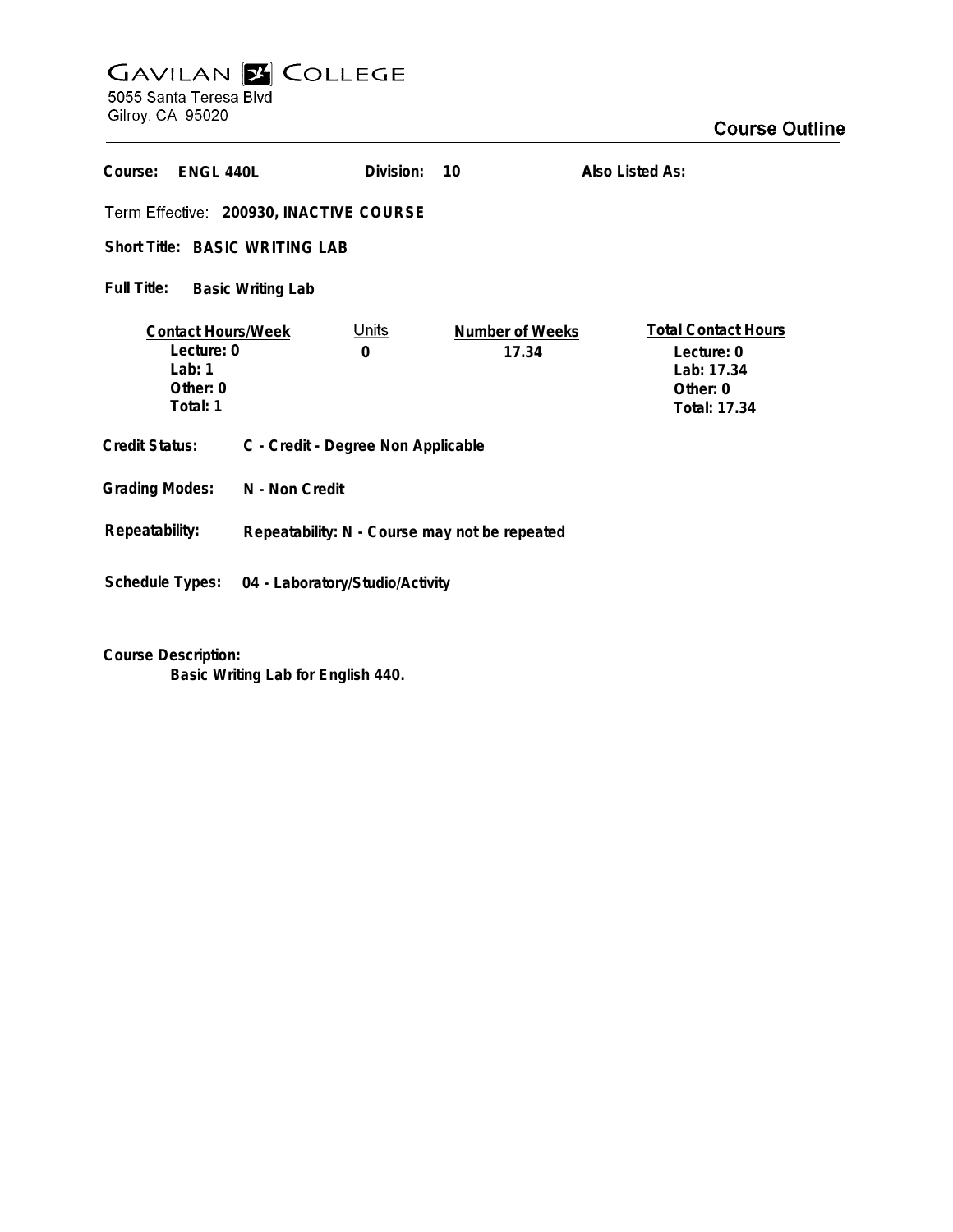**ARTICULATION and CERTIFICATE INFORMATION Associate Degree: CSU GE: IGETC: CSU TRANSFER: Not Transferable UC TRANSFER: Not Transferable PREREQUISITES: COREQUISITES: STUDENT LEARNING OUTCOMES: 1. Recognize and practice steps in the writing process ILO: 2,1,7 Measure: Exams, Journals, in-class writing, essays 2. Identify and restate and author's thesis and supporting points ILO: 2,1,7,4,5 Measure: Exams, quizzes, in-class writing, journals, discussion 3. Demonstrate beginning research skills applicable to academic and workplace environments ILO: 3,2,6,7,1 Measure: in-class writing, essays, quizzes 4. Recognize and correct basic grammar errors ILO: 2,1,7,6,4 Measure: essays, quizzes, collaborative activities, exams, in-class writing 5. Use some subordination in sentences ILO: 2,1,7 Measure: essays, quizzes, journals, collaborative activities, exams, in-class writing 6. Recognize and practice specific rhetorical strategies ILO: 2,1,7,5 Measure: essays, quizzes, in-class writing 7. Identify and analyze an author's style, tone, audience and strategies ILO: 2,1,7,5,4 Measure: in-class writing, journals, discussions, collaborative activities TOPICS AND SCOPE: METHODS OF INSTRUCTION: 1. Lecture and class discussion. 2. In-class writing and journals. 3. Collaborative learning.**

**4. Exams and quizzes. METHODS OF EVALUATION: The types of writing assignments required: Written homework Essay exams Other: In-class writing The problem-solving assignments required: Quizzes**